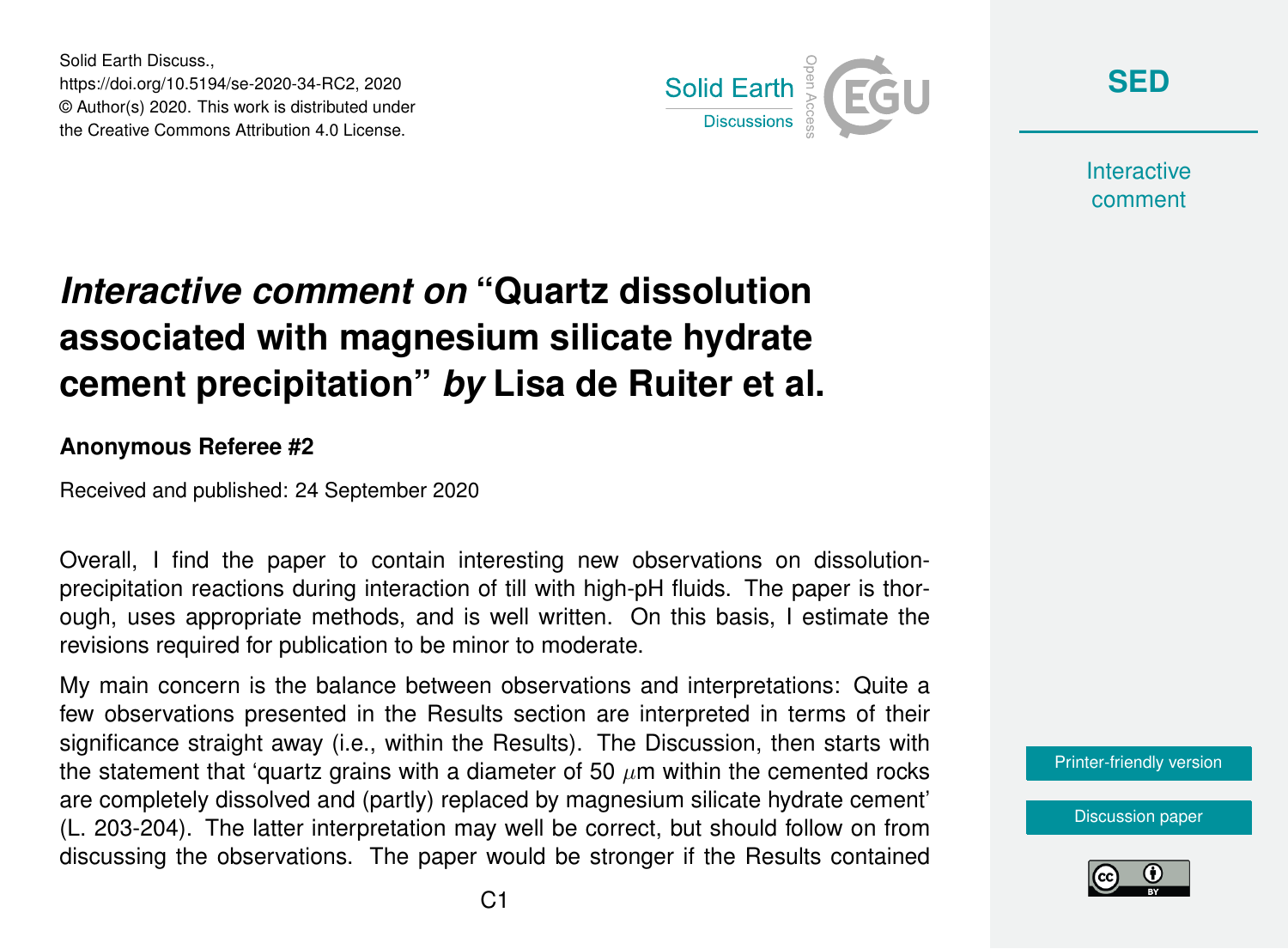only minimal interpretations, and he Results started with a section that pulls together the key observations and comes to the conclusion as quoted above.

Protolith: A bit more detail on the nature of the protolith would be useful: the different components are provided, but little detail on their relative abundance and size (other that 'large'). As a result, it is difficult for the reader to form a mental image of what the till and cemented rock look like.

Deformation history: L. 125-126: 'Many quartz fragments are characterized by small equigranular polygonal new grains with straight grain boundaries together with large old grains with undulose extinction and sometimes subgrains'. Neoblasts (for new) and unrecrystallised (for old) may be more appropriate terms? L. 128-130: 'In addition, essentially all quartz grains, including the dynamically recrystallized grains, show undulose extinction, which indicates that the quartz was plastically deformed by dislocation processes again in a later stage'. It's not clear to me why undulose extinction requires a separate, later phase of deformation; could this not simply relate to the initial recrystallisation process itself? Fig. 2c: this is a histogram of 1730 quartz grains in the cemented rock, implying an upper grain size limit of 45 micron. It is not clear to me how this relates to the photomicrograph shown in panel a, where there are clearly visible grains of up to ∼300 micron. Panel A is from a non-cemented rock, but what would have happened to the large grain during cementation? Presumably they would be more resistant to reaction than the small neoblasts?

Microtextures:

L. 148-151: 'When the cement has replaced the outer few  $\mu$ m of the grains, the dissolution is commonly no longer accompanied by cement precipitation, as indicated by the presence of honeycomb-like pore spaces, after the shape of quartz grains, in which sometimes relicts of quartz can be observed (Fig. 3c)'. Is there a possibility that these pore spaces did in fact contain quartz but that these grains have been plucked out of the sample during sample preparation?

## **[SED](https://se.copernicus.org/preprints/)**

**Interactive** comment

[Printer-friendly version](https://se.copernicus.org/preprints/se-2020-34/se-2020-34-RC2-print.pdf)

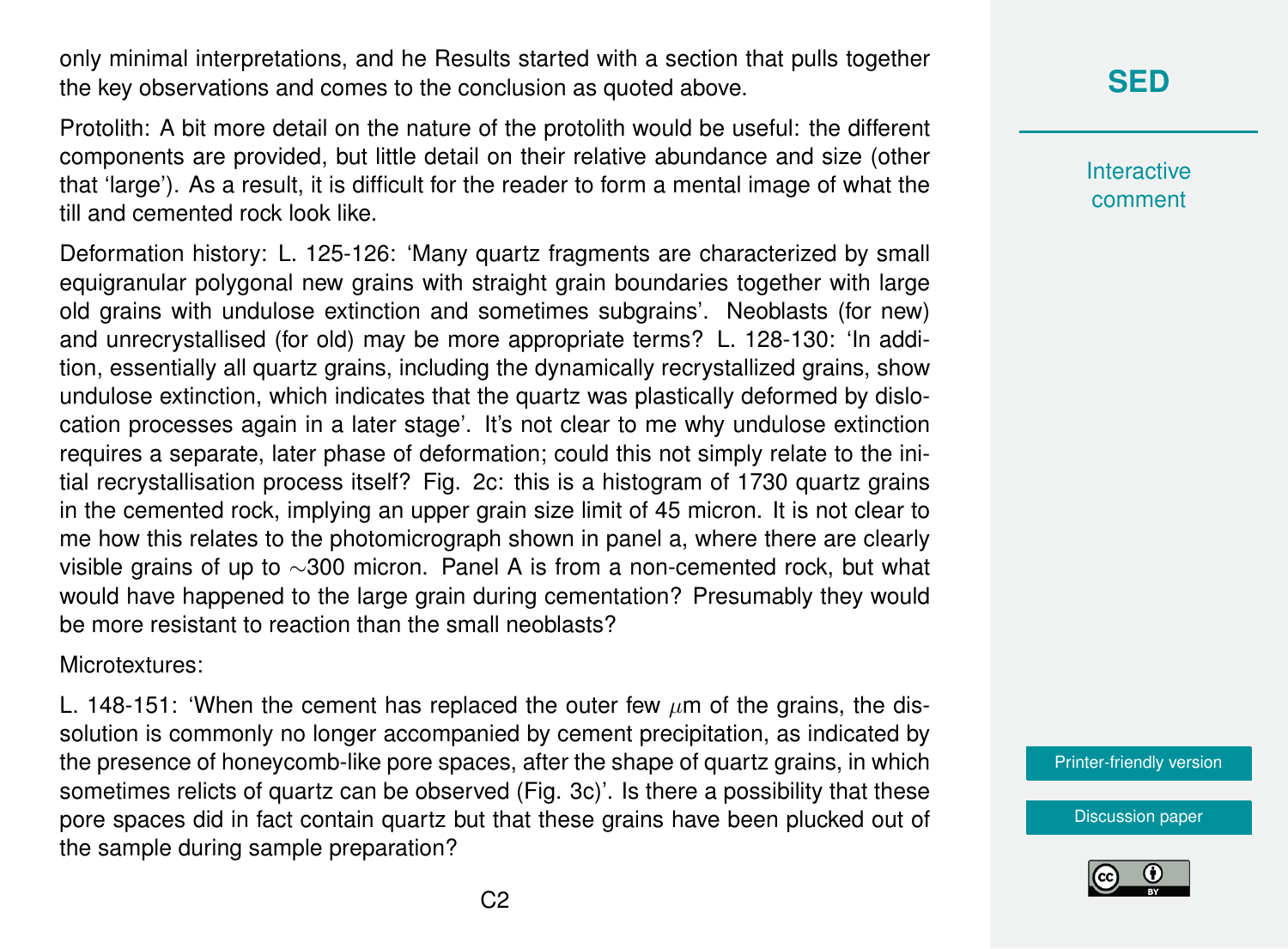L. 182-184: 'the etch pits density is 1010 cm-2 with the reacted surface being larger than the non-reacted surface'. Two questions: 1) the text provides the etch pit density, but in the caption to figure 6 the same number is quoted as the dislocation density. Please clarify. 2) Is the sentence trying to say that the etch pit density is larger on the being larger on the reacted surface than on the non-reacted surface, or is it referring to the actual physical size of the reacted vs non-reacted surfaces?

Time line: 'these cemented rocks occur in the mine tailings of mines that were active until about 100 years ago, indicating that the grains dissolved in less than 100 years' (L. 205-206). This is only demonstrably true if the cement occurs between different rocks of the tailings pile, rather than within the individual rocks on the pile. Please link back to the description of the occurrence of the cement (e.g., on the wall of the tunnels) and provide a robust time line.

Reaction history: 'the fluid can still access the quartz surface since the cement is porous' (L. 363-364). Isn't the amorphous silica in the way? It has already precipitated in step 3 of the process as described.

One of the aspects that is not discussed is a possible volume change during reaction. Do you have any constraints on this? It is possible that the honeycomb texture of MSH between polygonal grains is in part due to a positive volume change creating pathways for the reactive fluids to penetrate the quartz? This may provide an additional way in which the reaction proceeds, and could also contribute to the high reaction rate.

Figures:

Fig. 5: In the caption, please describe the type of image this represents (SE/BSE/TEM), and whether or not this is a polished surface.

Fig. 7: In the text, it is written that 'these fibres of the cement are attached to and partly intergrown with the amorphous layer' (L. 191). Please highlight those areas in Fig. 7 where the reader can make this observation.

### **[SED](https://se.copernicus.org/preprints/)**

**Interactive** comment

[Printer-friendly version](https://se.copernicus.org/preprints/se-2020-34/se-2020-34-RC2-print.pdf)